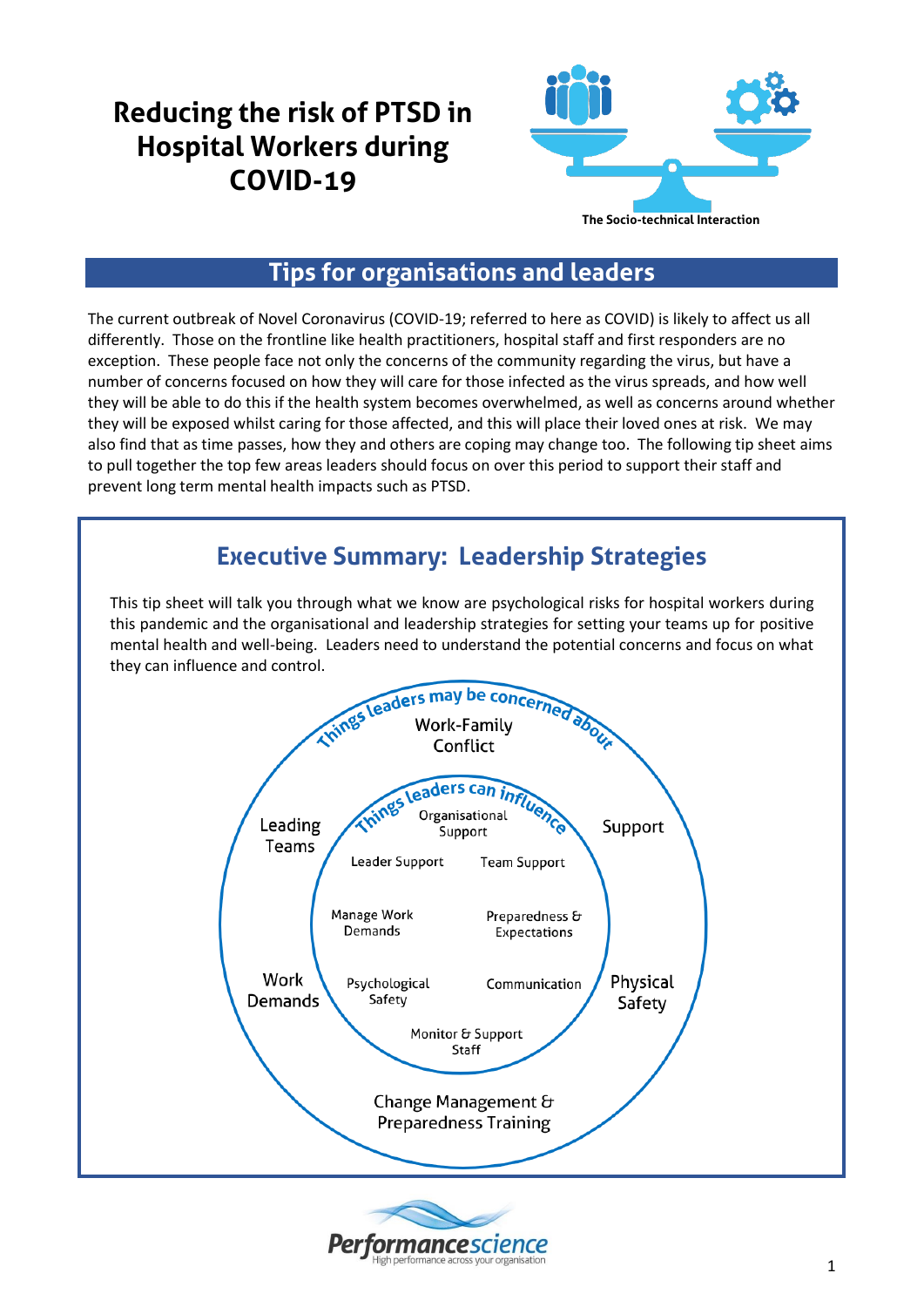### **Potential concerns**

There are a number of concerns that have been expressed by leaders working in hospitals in Australia and outside Australia in relation to the management of hospitals and health care. Leaders may be concerned about:

- **Work – Family Conflict.** This is where work demands and the needs of your family can be in conflict. This may include caring for someone they know, or a family member, either at work, or leaving them at home to go to work, deciding not to work because of home responsibilities, or staying at a hotel so as not to infect vulnerable people at home.
- **Change Management and Training.**
	- $\circ$  Work practices have changed, for example social distancing, changes in work locations and allocations, the use of PPE, changes in procedures and practices for how care is delivered, interacting with colleagues, dealing with patients, and these need to be communicated and implemented well.
	- If community spread isn't controlled, the number of patients in EDs and ICUs may increase. Not all staff have completed mass casualty training and even less have experienced it in real life, so how do they prepare for the changes likely to face them?
- **Work Demands.** Some examples may include:
	- o Ongoing job demands are likely to be exacerbated by any increase in COVID case numbers and the increase in vigilance required to prevent COVID spreading. This may also result in a lack of job variety, with the majority of cases being COVID. This may lead to a risk of complacency, incivility, fatigue and burnout for teams and individuals. How do we balance rosters and workload to give adequate recovery time (dwell time) but keep staffing levels and skill mix?
	- o New job demands and a lack of job control are likely to cause concern. Many clinicians skilled in other areas of expertise will likely have to work in a new, somewhat unfamiliar environment (COVID wards) which they have not chosen. Some of the private workforce may be moved from doing mainly elective work to working with the public system doing acute medicine. This is likely to be relevant for all staff, but especially for senior staff, as they will transition from confident independent clinicians to having uncertainty or a skills gap, and will need to adapt in short time to not only new area of work / medical field, but also a new hierarchy of decision making. Also, as we come out the other side, those clinicians who have upskilled in preparation (but may never be required to use these skills) may feel undervalued, and perhaps unwanted in a post-COVID hospital.
	- Increased job demands. Staff may be concerned they may be required to work to the extreme limit of their capabilities. This may be because of the fear of staff shortages, actual staff shortages that pressures existing rosters, and perhaps needing to quarantine teams who may have been infected.
- **Support.** Some concerns may include monitoring staff to ensure they are mentally coping and knowing what to do if someone is identified because they are not coping.
- **Physical Safety.** Physical safety concerns may exist for a number of reasons such as a lack of personal protective equipment (masks, gloves etc), increased violence and aggression of patients or visitors, increased patient handling due to the acuity of the patients being cared for.

• **Leading Teams.** There are a range of challenges that may arise when leading teams in terms of their capabilities, workload management, and their individual responses and feelings such as-

- o Many clinicians may have to work in a new environment (COVID wards) outside their areas of specialty. They may start out less confident and uncomfortable.
- o Managing workloads and rosters to balance COVID exposure versus clinical need versus rest and recovery.
- o Guilt possibly having to stand down because of health / age vulnerabilities, having to do things they may not be comfortable with, or around having a job where others do not.
- Reduced Self-efficacy / self-worth feeling that asking for help will seem like a failure for those who are used to feeling competent and confident at work.



**Potential concerns during this time:**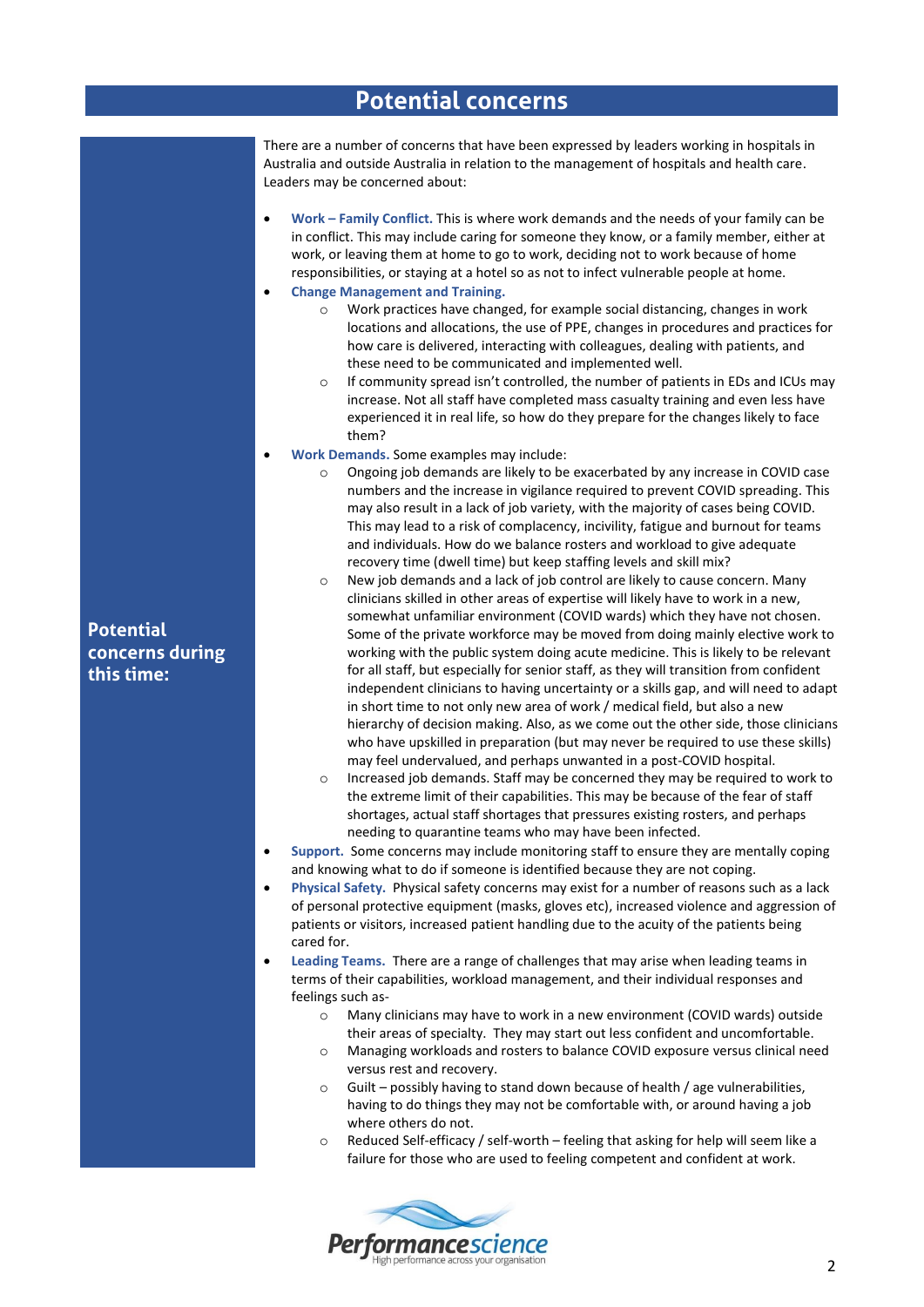# **Proactive and practical prevention strategies**

| <b>Culture of support</b><br>and psychological<br>safety<br>(Leaders and teams) | A climate where there is good leadership support and strong leadership protects staff. A<br>climate of psychological safety where they feel safe to raise concerns about process or<br>patients and where they can ask for help.<br>A culture of support is built through<br>Regular and good communication - letting people know what is happening, how you<br>$\bullet$<br>are dealing with issues, what this means for them and their job including job security<br>and flexibility.<br>Focus on teamwork and cohesion - building team relationships and morale is an<br>٠<br>important protective factor for PTSD.<br>Positive leadership climate - address issues of poor leadership behaviours early,<br>٠<br>ensure leaders are aligned to a supportive approach that is focused on team, whilst<br>supporting good performance.<br>Shared decision making - most hospitals have a process for clinical decision making<br>$\bullet$<br>that is collaborative. This is critical in the current climate - including doctors, nursing<br>and midwifery staff and, hopefully, patients and their families / loved ones. It means<br>no single clinician will have to make difficult decisions in isolation. Hospitals should<br>have an ethical framework in place and policies around patient care in a COVID<br>context. This includes discussions around scenarios so staff can see how decision<br>making is done and supported.                                                                                                                                                                                                                                                                                                                                                                                                                                                                                                                                                                                                                                                                                                                                                                                                                                                                                                                                                 |
|---------------------------------------------------------------------------------|------------------------------------------------------------------------------------------------------------------------------------------------------------------------------------------------------------------------------------------------------------------------------------------------------------------------------------------------------------------------------------------------------------------------------------------------------------------------------------------------------------------------------------------------------------------------------------------------------------------------------------------------------------------------------------------------------------------------------------------------------------------------------------------------------------------------------------------------------------------------------------------------------------------------------------------------------------------------------------------------------------------------------------------------------------------------------------------------------------------------------------------------------------------------------------------------------------------------------------------------------------------------------------------------------------------------------------------------------------------------------------------------------------------------------------------------------------------------------------------------------------------------------------------------------------------------------------------------------------------------------------------------------------------------------------------------------------------------------------------------------------------------------------------------------------------------------------------------------------------------------------------------------------------------------------------------------------------------------------------------------------------------------------------------------------------------------------------------------------------------------------------------------------------------------------------------------------------------------------------------------------------------------------------------------------------------------------------------------------------------------------------|
|                                                                                 |                                                                                                                                                                                                                                                                                                                                                                                                                                                                                                                                                                                                                                                                                                                                                                                                                                                                                                                                                                                                                                                                                                                                                                                                                                                                                                                                                                                                                                                                                                                                                                                                                                                                                                                                                                                                                                                                                                                                                                                                                                                                                                                                                                                                                                                                                                                                                                                          |
| <b>Strong leadership</b><br>and team cohesion                                   | Research shows one of the most protective factors for health practitioner mental health is<br>social support - leader and co-worker support.<br>Team cohesion and morale should be priorities for all leaders.<br>Develop work practices, with consultation, and communicate them clearly and calmly.<br>$\bullet$<br>Keeping staff involved and well informed about what is happening is important.<br>Reassure staff that work practices will be regularly reviewed and updated as required.<br>$\bullet$<br>Ensure consultation with staff is part of the review process.<br>Ensure your team feels listened to by acknowledging their concerns and<br>$\bullet$<br>communicating resulting actions or outcomes.<br>Ensure leaders feel supported and heard as well - the responsibilities and workload<br>$\bullet$<br>placed on them also needs to be monitored and shared.<br>Acknowledge uncertainty about the disease but focus on practical things that are<br>$\bullet$<br>inside your/their control. Refocus the team on things they can do/control when they<br>seem to worry about things they can't control.<br>Acknowledge the difficulties staff may be experiencing in the event of a pandemic,<br>٠<br>such as COVID, and where anticipatory anxiety or prolonged worry may be a concern.<br>Ensure the provision of clear and timely communication that gives a balanced<br>prediction of likely outcomes (including longer term), accept some uncertainty will be<br>ongoing, and provide employees with support to focus on the present.<br>Reinforce your team's mission and purpose. Staff are more confident in their actions<br>$\bullet$<br>and decisions if they can link it to something meaningful and shared.<br>Even when things are busy, make sure you still have scheduled team meetings even if<br>$\bullet$<br>they are 15mins. You want to be doing two types:<br>case reviews / debriefs so you can validate clinical process and keep<br>$\circ$<br>confidence high.<br>check-ins to see how people are traveling and for the team to share, laugh<br>$\circ$<br>and connect.<br>Encourage staff to set boundaries between home and work - encourage self-care and<br>٠<br>conscious transition to non-work activities (eg. walking the dog, family time).<br>Check in with each other informally and offer practical and emotional support.<br>٠ |

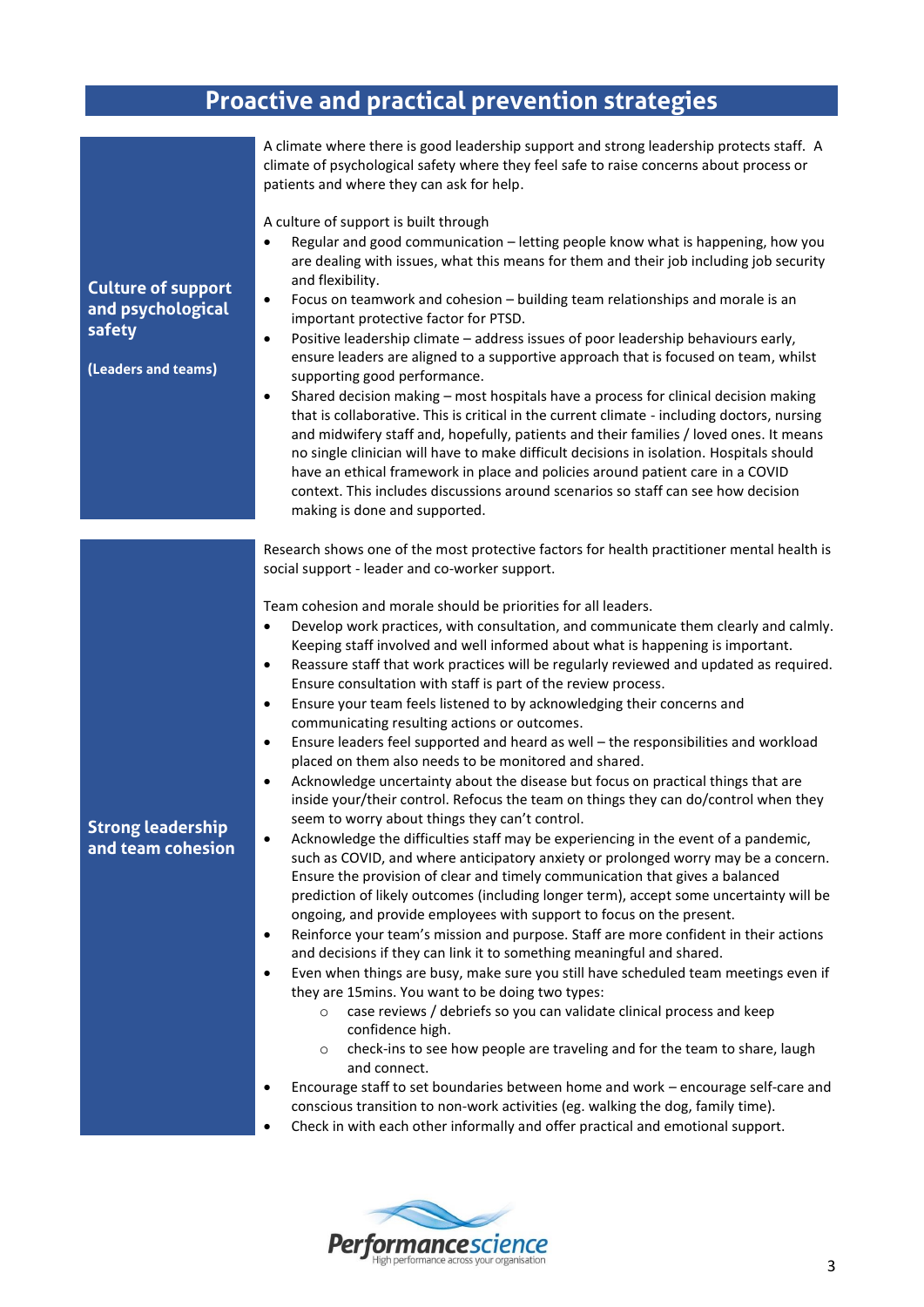A major protective factor for staff is how prepared staff feel going into a crisis – how good their training for this type of event has been, and how informed they feel they are about processes and readiness, and how much they trust that their leaders have the welfare of staff at the centre of all decisions. This is about what expectations of themselves and others they have when the chips are down. Confidence in their abilities and in the processes they will use will reduce feelings of anxiety and will support their confidence in their own and others' decision making.

Ensure the team feel confident in their abilities and the processes, that they feel supported in their decision making.

- Use preparation time (before you are at maximum capacity) to discuss clinical care and likely scenarios. This builds confidence, builds a team approach and gives people confidence in their decision-making principles.
- Discuss guidelines relevant to the crisis make sure they are clear, that staff know where they stand and can implement them easily, for example using equipment, decision making, DNRs, appropriate use of supplies like PPE. Ensure leaders and managers are consistent with these and use supportive language.
- Managers should remind staff of the great training they have, their capabilities and reassure staff that they are trusted.
- Take time (even in busy periods) to discuss case studies and scenarios with teams – ensure they are on the same page with treatment and processes, that they feel supported and that everyone is aligned.
- Continue to do clinical care debriefs, particularly around tricky or difficult issues – discussions that allow the team to review how they clinically handled a situation and confirm they did everything they could. Use language that is focused on reinforcing "what we did well and where we can learn" (not where we made mistakes or did poorly). This reinforces action and helps with reducing anxiety, stress and rumination when employees go home. It also provides good social support and can improve team morale. Clinical debriefs are known to help normalise employees' reactions and actions, as well as lowering the risk of mental injury.
- Ensure communication about positives is also included frequently. Information around how many have recovered, left ICU, reduction in transmission rates, how many rooms were cleaned, how many patients have been supported by allied health etc. can help balance the perspective of employees who may only see the worst of COVID.
- Normalise reactions and communicate the bigger picture
	- o Discuss appropriate coping strategies including times where staff have had to cope under stress and what they did to cope. Highlight substance abuse, overworking, gambling, and family violence as potential concerns and communicate supports that are available.
	- o Discuss situations where people or other occupations have faced similar things and what can we learn, and how strong and resilient people can be. Remind them that they can be too.



#### **Preparedness and expectations**

**(Training and communication)**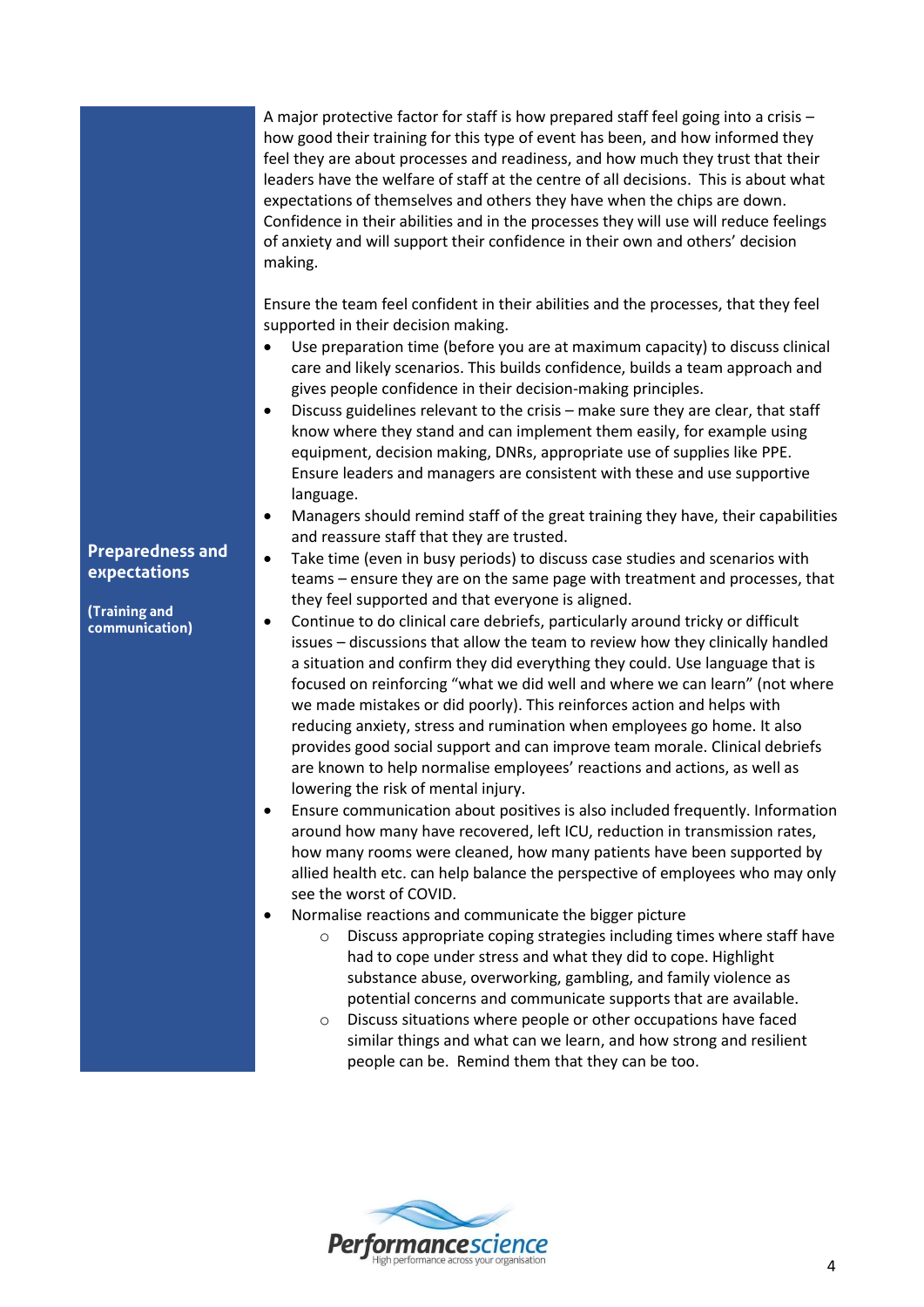The risk of mental health issues and PTSD is elevated when there is not enough time for staff to mentally process their emotions and thoughts, when they have little downtime for their bodies to rest and recover and when the emotional and cognitive workload remains high for sustained periods. Research shows one of the biggest contributors to work-related stress such as anxiety is workload and work demands, and one of the biggest predictors of PTSD is not having a low stress period to process, rest and recover – often referred to as dwell time or recovery time.

It is important for leaders to provide rest and recovery where they can, and to try to balance workload and exposure to emotional work for themselves and staff.

- Workload: Monitor leaders and teams' workload. In particular, pay attention to how long and how often people are working. Aim to give people some rest and respite on shift and across shifts. Where skill mix enables, rotate staff through less demanding/patient facing work for a change / break and for variety, ensuring it is communicated that they are valued and this is to mitigate the risk of psychological injury.
- Breaks on shift: ensure employees get their meal breaks and aim for there to be good healthy food options available.
- Provide a private space for individuals or groups to meet or process emotions.
- Recovery between shifts: fatigue management guidelines say a minimum of 10-12 hours between shifts to enable sleep, exercise and cognitive downtime. Check your rosters and try not to violate this guideline. Encourage your team to rest and to do things they enjoy or find restful when they are away from work.
- Rosters: review your rosters and aim for frequent recovery periods of at least a 2 day break to allow for recovery from the additional mental and psychological demands. Fatigue and emotional management time is important. Minimise the number of night shifts in a row, and make sure there are at least 2 full nights off after finishing a set of night shifts. Consider a forward rotation of shifts (e.g. morning to afternoon, afternoon to night).
- Enable staff to speak up if they are feeling fatigued and unable to work without risk.
- Leave: where the decision is made to cancel leave during this pandemic to help maintain staffing levels, communicate to staff how you will ensure they get their leave after this pandemic is over, how you will prioritise this (i.e. family needs), and perhaps stagger it. Let them know you care and will do what you can, when you can. Also let them know that should they feel they need time away, they are encouraged to let their leaders know and everything possible will be done to provide for emotional care.

Clinical Focus: Leaders should aim to keep themselves and their staff focused on what each person can do to manage this infection, as this will also help reduce the risk of psychological injury.

- Ensure leaders take time to have conversations with patients and family members about care directives, DNRs etc. Know their wishes on what they do or don't want in various dire scenarios. This eases the burden on leaders, their staff and the patients' family. Clear expecttions and intentions supports decision making.
- Infection control: Follow the infection control guidelines that are in place, question them if they appear inadequate, discuss them regularly with staff, address any concerns they have and discuss how they practically implement these in their roles.



#### **Work demands**

**(Cognitive and emotional load, rosters, breaks, recovery time between shifts)**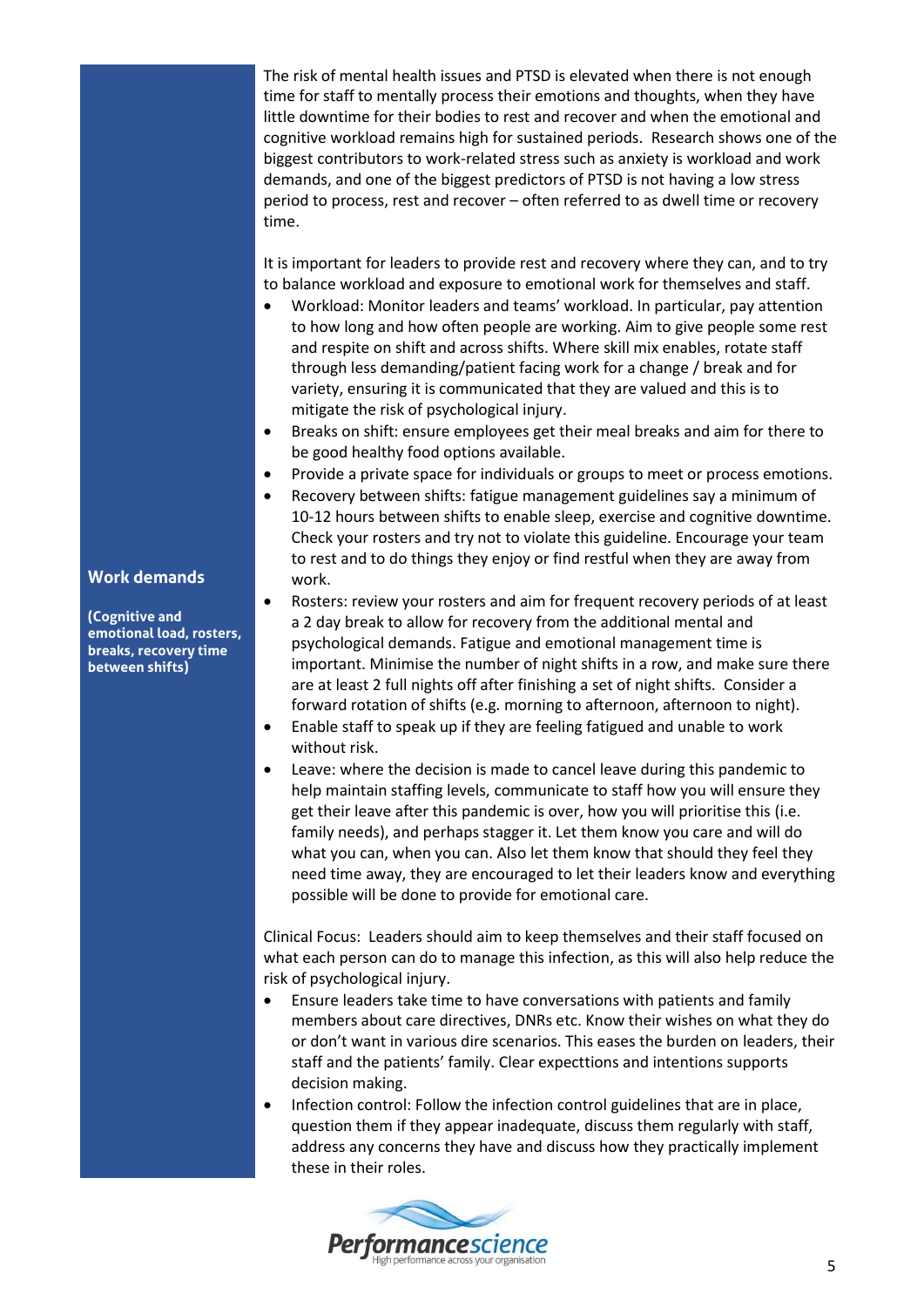It's important to triage staff and their emotional responses. Pay attention to who is most at risk, the workaholics and perfectionists who may not be realistic with themselves, and those with high workloads who are not getting much respite. Ensure you control the high workloads where there is a risk.

Stepped care is about focusing on individual needs and wrapping support and services around people as needed:

- Monitor staff and look for changes in their behaviour, i.e. what is not usual or normal for them. If you see any changes, make the effort to talk with them and encourage them to seek appropriate professional support. You might need to arrange this for them.
- Remind all staff about their wellbeing at this time and to reach out as needed. Remind them of the in-house options like chaplains, Employee Assistance Programs (EAPs), peer supporters (if you have them) and talking with their supervisors.
- You could also suggest some resources from the Western Australian Department of Health to help staff control anxious thoughts (module 4 at https://www.cci.health.wa.gov.au/Resources/Looking-After-Yourself/Worryand-Rumination) as well as mindfulness apps such as Smiling Mind (www.smilingmind.com.au).
- Keep monitoring staff during this time and after– most people will need time to rest, recover and normalise back into their normal routine and life. If anyone struggles or seems to be taking a long time (more than 4-6 weeks), you need to make the effort to talk with them and encourage them to seek appropriate professional support. You might need to arrange this for them.
- Ensure that the support and monitoring extends to managers, as this period is also likely to add an additional emotional workload to their role.
- Support leaders and staff with programs or information on protective factors for physical, mental and emotional wellbeing such as personal and professional behaviours and routines that enhance resilience. The resilience model below (detailed in the tip sheet we prepared for individuals) focuses on eight factors commonly found in resilient people. Encourage them to build a foundation of well-being through their sleep, their nutrition and their activity levels they help regulate mood. Help them with perspective taking and staying positive, and remind them to focus on their mission and purpose. For more information on resilience and the model below, please consult the tip sheet we have prepared for individuals.





### **Monitor and respond with stepped care**